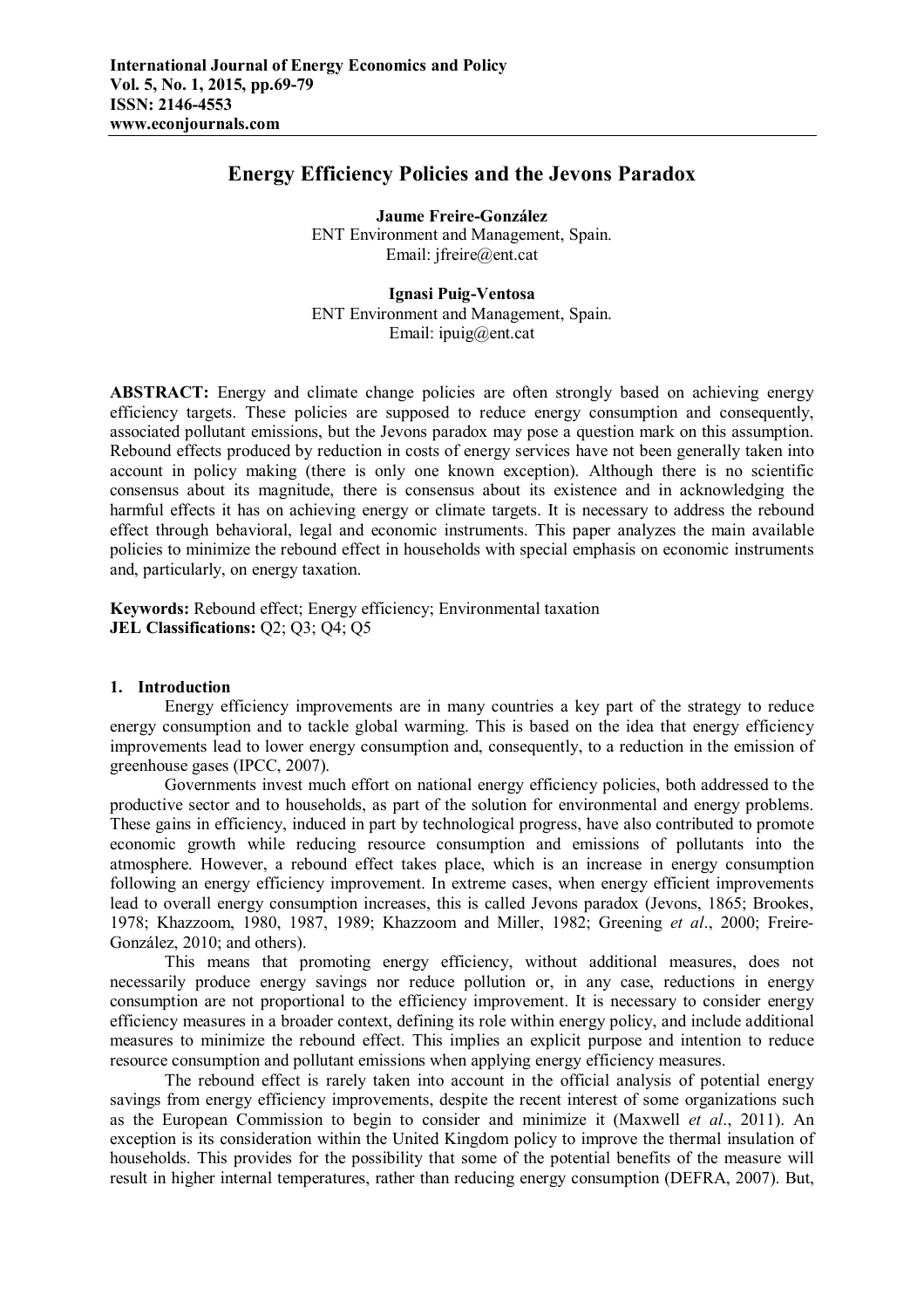direct rebound effect is usually ignored in most cases due to lack of knowledge, as are the potential indirect and economy-wide effects.<sup>1</sup> These effects are more uncertain, although they could be of greater magnitude than direct effects (Semboja, 1994; Dufournaud *et al.,* 1994; Hertwich *et al.*, 2004; Washida, 2004; Glomsrød and Taojunan, 2005; Hanley *et al.,* 2006; Allan *et al.,* 2006; Barker *et al.,*  2007).

When developing energy efficiency improvement policies, policy makers must begin to consider the rebound effect explicitly. Energy policies are ineffective in terms of results achieved, if the rebound effect is not taken into account. Furthermore, they involve high opportunity cost, because public resources used in efficiency measures might be causing unwanted effects. In this sense, ex-post analysis of the policies should be performed in order to verify their actual effectiveness.

As discussed in this article, energy efficiency technology policies that cause higher direct rebound effect require an additional control for other policy variables such as energy prices. It can be addressed either through environmental taxation or other measures including: awareness, information and consumer behavior or legal instruments.

If these additional measures are not implemented, the potential energy savings and carbon emissions will be less effective. Although the rebound effect might not result in "backfire" (i.e. a net increase in energy consumption), environmental taxation measures and the control of other variables would lead to exploitation of the potential savings resulting from an energy efficiency improvement; otherwise, the policy would lose effectiveness.

From several studies (Alfredsson, 2004; Druckman, *et al.,* 2010; Freire-González, 2011), it is known that, although there is a low direct rebound effect, the re-spending effect of monetary savings achieved from energy efficiency improvements could lead to higher indirect rebound effect. Therefore, in these cases, it is also important to implement policies to control the rebound effect that avoids a possible backfire and maximize the potential energy efficiency improvements.

From this perspective, some policies and measures that are being implemented in many countries should be re-evaluated in order to improve energy efficiency. Direct rebound effect can be defined as (Dimitropoulos and Sorrell, 2006):

$$
\eta_{\varepsilon}(E) = -\Big[\eta_{P_{\varepsilon}}(S) - \big(\eta_{P_{\varepsilon}}(S)\,\eta_{\varepsilon}(P_{\varepsilon})\big)\Big] - 1\tag{1}
$$

where  $\eta_{\varepsilon}(E)$  is the elasticity of demand for energy with respect to energy efficiency (or direct rebound effect),  $\eta_{P_s}(S)$  is the elasticity of demand for useful work with respect to energy service costs,  $\eta_{P_k}(S)$ is the elasticity of demand for useful work with respect to capital costs and  $_{\eta_{\varepsilon}(P_K)}$  is the elasticity of capital costs with respect to energy efficiency.<sup>2</sup>

Equation (1) includes the capital costs of energy services in the mathematical formulation of the direct rebound effect, that is, the cost of devices or technologies that provide the energy service. It shows the potential rebound effect when carrying out energy efficiency policies on certain energy services, such as subsidies to more efficient appliances, since they reduce the cost of devices (capital costs).

As shown in the equation, part of the rebound effect could be offset if new and more efficient equipment would be more expensive (considering the sign of efficiency elasticity of capital costs, since capital costs would increase), as long as the consumers assumed the entire cost of the energy service. A subsidy policy, which makes efficient devices cheaper than inefficient appliances, may, instead, amplify the rebound effect. This policy has been widely used to improve efficiency in industrialized countries. In Spain, for instance, there have been several plans to improve efficiency and to subsidize automobiles,<sup>3</sup> appliances, boilers, air conditioners or windows, among others (IDAE, 2007; IDAE, 2010). In the latest plan (IDAE, 2010), a potential rebound effect was considered. However, no additional policy to counteract it was implemented.

 $\overline{a}$ 

<sup>&</sup>lt;sup>1</sup> Indirect rebound effect is the increase in energy consumption by other goods and services due to an increase in disposable income caused by energy efficiency improvements. Economy-wide rebound occurs when an energy efficiency improvement produces changes in prices, quantities, incomes and other macroeconomic variables that lead to new general equilibrium in the economy, increasing the overall energy consumption.

<sup>&</sup>lt;sup>2</sup> Technical aspects of this equation and different definitions can be found in Dimitropoulos and Sorrell (2006) and Sorrell (2007).

<sup>&</sup>lt;sup>3</sup>Also for road safety considerations.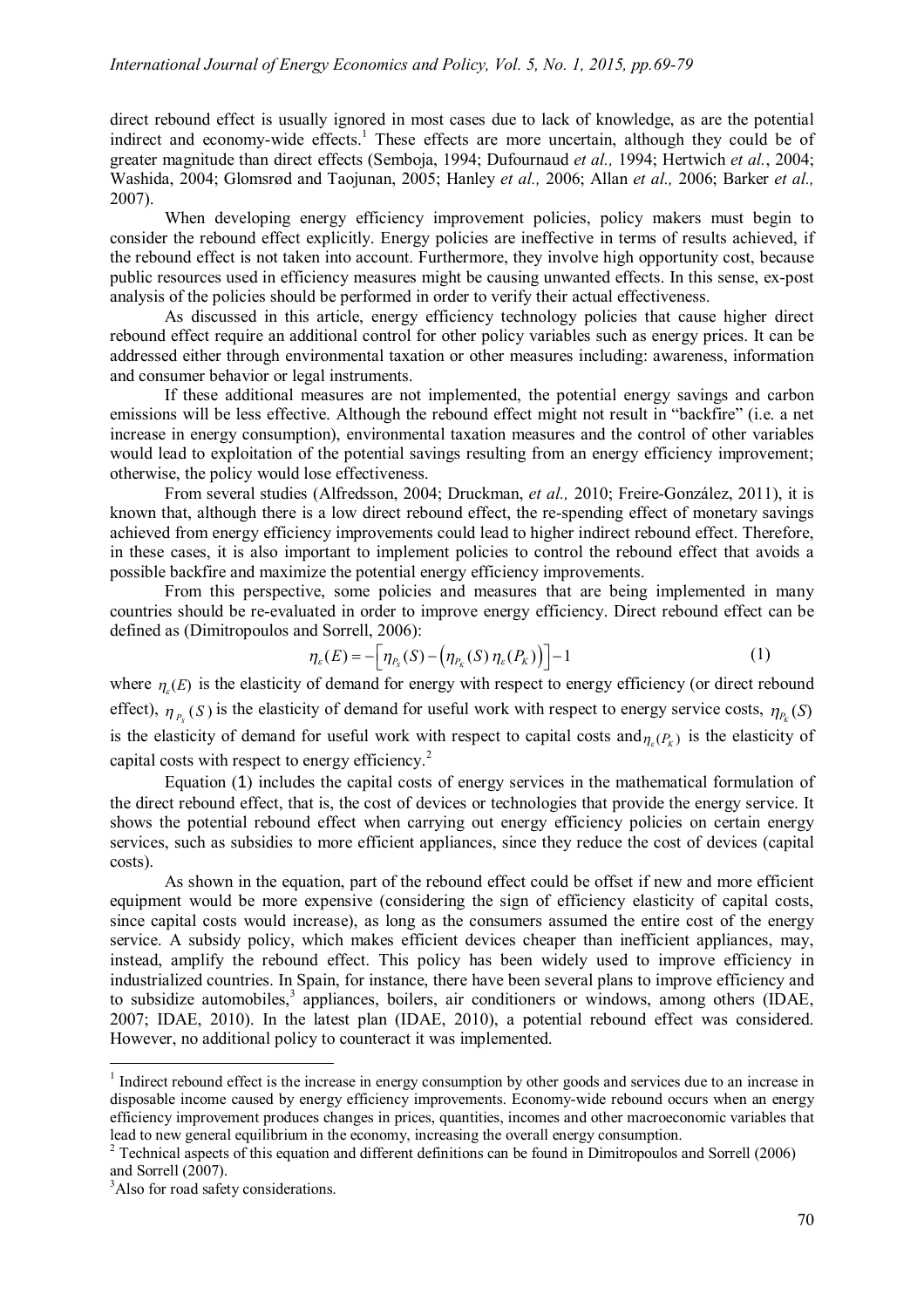A consideration of all these aspects could lead to a reformulation of the national energy policy. Policy actions are necessary to support efficiency, but additional actions are also required to control the rebound effect. So a new energy policy framework should be established considering both traditional measures of energy efficiency improvement and complementary actions to prevent unwanted side effects.

Scholars have pointed out that there is some confusion in theoretical works on the rebound effect and that empirical evidence is weak (Greening *et al.*, 2000; Sorrell, 2007; Dimitropoulos, 2007). It is, therefore, important to advance the theoretical and empirical analysis and to provide the best arguments to policy makers, but also in the design and implementation of economic, legislative and political instruments. These policies, taking into account this phenomenon, should allow the achievement of desired goals in energy and environmental policy.

It is also necessary to consider that the rebound effect should not necessarily be an adverse effect. If the goal of improving energy efficiency is strictly economic, that is, to promote economic growth without considering energy consumption, the rebound effect would become a desirable result. This is not the situation when the policy target of efficiency is to reduce energy consumption and pollution and to mitigate climate change. Notwithstanding, the policies to control the rebound effect counteract economic growth. In this scenario, additional policies to control the rebound effect are useful.

This paper investigates the main economic instruments and proposals that could deal with the rebound effect in households. Section 2 shows the various kinds of policies and instruments available to control the rebound effect in households. Section 3 shows the main economic instruments, as well as a brief analysis of a possible tax to offset the rebound effect. Finally, Section 4 contains the main conclusions and suggestions for further research.

### **2. Policies to Control the Rebound Effect in Households**

The rebound effect is the result of the economic responses when there is a reduction of the cost of provision of certain energy services, due to an improvement of energy productivity of providing energy services. Thus, many of the policies to control the rebound effect should aim at modifying the behavioral responses of economic agents if an efficiency improvement takes place.

The first step consists in recognizing the existence of the rebound effect and the need to address it when defining the objectives of energy policy to achieve a specific energy efficiency objective. In recent years, steps are being made in this direction, as shown by the interest and acceptance by official bodies like the European Commission (Maxwell *et al.,* 2011) and the European Environment Agency (EEA, 2010). In Spain the Energy Efficiency and Conservation Plan for 2011- 2020 (IDAE, 2010) mentions the possibility of a rebound effect, unlike the previous plan, which did not mention its possible existence (IDAE, 2007) even though in practice it does not consider the rebound effects in the calculations of the savings produced by the previous plans.

The case of energy policies related to insulation of households, from the Department of Energy and Climate Change (DECC) by the UK Government, is the only known example of the consideration of direct rebound effect in the expected effects of a law. In this case, the United Kingdom government includes a 15% reduction in the expected energy savings from insulation measures in households in order to account for the direct rebound effect. Additionally, DECC produced a guideline (DECC, 2010) and a spreadsheet<sup>4</sup> to account for the rebound effect on policies to reduce energy consumption.

Moreover, it is necessary to establish consistent definitions and measures of the rebound effects and to begin to introduce them in all the relevant fields, like households or industries, as well as for all the energy services within these areas.

Levett (2009) suggests several reasons why rebound effect is difficult to consider by policymakers: the complexity and unpredictability of the phenomenon, the difficulty to obtain clear and unified evidence, the co-evolution of technologies and societies, irreversibility, vicious and virtuous circles, and other political reasons.

The non-achievement of energy efficiency targets identified by policy makers is sometimes

 $\overline{a}$ 

<sup>&</sup>lt;sup>4</sup>It can be downloaded at (last accessed 17 November 2014):

http://www.decc.gov.uk/en/content/cms/about/ec\_social\_res/iag\_guidance/iag\_guidance.aspx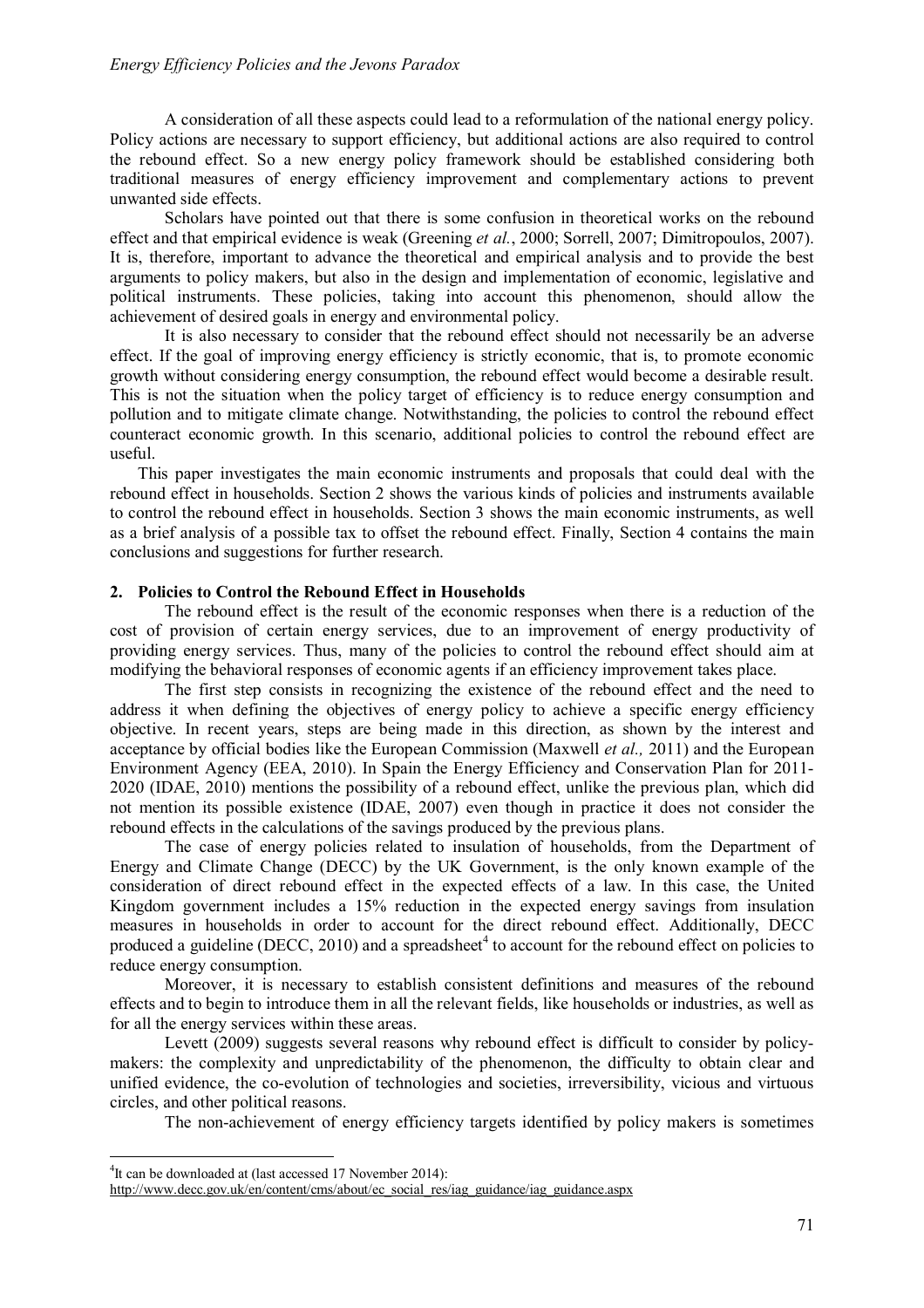associated with the existence of direct rebound effect. Indirect rebound effect is often not identified in these analyses, but it can also amplify the reduction of the effectiveness of these policies (Alfredsson, 2004; Druckman, *et al.,* 2010; Freire-González, 2011). The inclusion of life-cycle analysis in the evaluation of environmental policy would provide a more accurate vision of this phenomenon, and the possibility of acting accordingly (Chapman, 1974; Herendeen and Tanak, 1976; Kok *et al.*, 2006). As shown in several studies (Jalas, 2002; Carlsson-Kanyama *et al.*, 2005; Cohen *et al.*, 2005; Takase *et al.*, 2005), different consumption patterns involve different energy content, not always obvious at first sight.

Although there is a lack of literature on the specific measures to minimize the rebound effect, three main categories of action can be identified (Ouyang *et al.*, 2010; Ehrhardt-Martinez and Laitner, 2010; Maxwell *et al.*, 2011): measures designed to change consumer behavior through information and awareness, regulatory instruments, and economic and energy taxation instruments. In practice, an appropriate policy mix combining different sorts of instruments may be the most effective option (OECD, 2005).

## **2.1. Awareness, Information and Consumer Behavior**

To counteract the rebound effect it is necessary to understand human behavior when modifying prices and to properly account for consumption patterns (DEFRA, 2007; UNEP, 2010; EEA, 2010).

There are many ways to improve consumer awareness and to guide consumer preferences to encourage environmentally friendly consumption. One of the most used methods has been advertising campaigns undertaken by governments to modify behavior and consumption patterns. This can be included in the so-called "People-oriented initiatives" and could be important in avoiding the rebound effect (Ehrhardt-Martinez and Laitner, 2008; Ehrhardt-Martinez and Laitner, 2010; Lutzenhiser, 2009; Meier, 2009).

It is also interesting to provide further information on energy consumption in households, and on its cost and variations when taking certain energy saving actions, so it could encourage households to reduce the use of energy even when rebound effect exists (Dimitropoulos, 2009). In this sense, Darby (2006) shows how smart meters can influence behavior and reduce energy consumption, offering consumers the possibility to voluntarily avoid direct rebound effect. Wright *et al.* (2000) show how a better feedback on energy bills, that is, a better understanding of energy consumption and costs of actions taken at households, can produce up to 10% savings in electricity consumption for heating in cold climates.

Historically, however, in relation to energy and households, most campaigns have aimed at the acquisition of more efficient appliances or at directly promoting energy saving measures in order to reduce the overall consumption of energy which, as demonstrated, would not necessarily be effective.

Additionally, it is necessary to consider the limitations of voluntary measures. In this context, arguments such as the "tyranny of small decisions" (Odum, 1982) apply. He stated that the result of many small decisions, end up resulting in unexpected and/or undesirable effects. Therefore, some behavioral measures discussed to avoid direct rebound effect could not be completely effective. Sen (1967) postulated the "isolation paradox" which suggests that, even though there is an established socially altruistic behavior, there will always be someone who will not be well-behaved in relation to the moral problems involved in behavioral measures to tackle the rebound effect.

In addition, it is important to consider other additional difficulties when implementing energy efficiency measures, despite the advantages in economic and environmental terms they suppose in principle. This is known in the literature as the "energy efficiency paradox".

Although Linares and Labandeira (2010) recognize that the causes of this paradox are unclear and, therefore, the policies that should be carried out are not clear either, they show the possible causes. These are firstly market failures, and secondly, the lack of consideration of issues related to human behavior and society. In summary, the authors point out the following reasons:

- Low prices of energy (in part, due to externalities not being considered).

- Higher than expected investment costs.
- Uncertainty and irreversibility of investments.
- Errors of information, including asymmetric information (imperfect or myopic).
- Limited rationality.
- Slowness of technology diffusion.
- Principal-agent problem.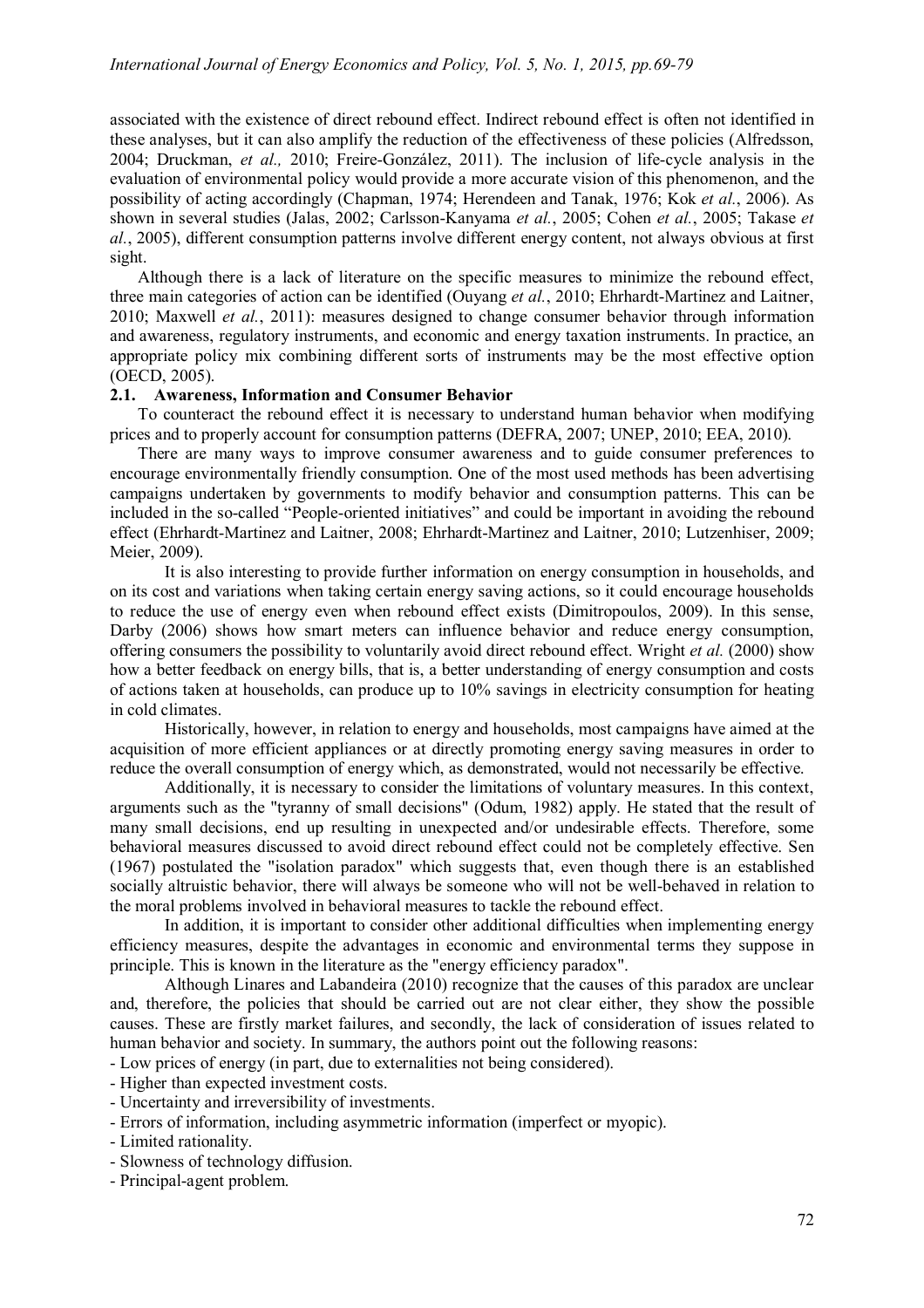- Capital market imperfections.

- Heterogeneity of consumers.
- Divergence between the social and private rates of discount.

## **2.2. Legal Instruments**

Together with awareness, it is important to make sure that consumers have appropriate and sufficient information to make rational decisions. In this sense, new regulations should be developed to pursue this goal.

Regulations should be focused on improving consumer information and on reducing energy intensity of economic sectors through establishing limits or prohibitions on the use and consumption of resources (Schneider, 2008) or on pollutant emissions (Sorrell, 2007), setting goals, etc.

Regarding information, for example, and considering the re-spending effects on consumption patterns of households, it is important that Governments develop specific legislation, and force producers to carry out life-cycle analyses in terms of energy consumption, pollutants emissions or other relevant environmental impacts of their products, and label them accordingly.<sup>5</sup>

In addition, it would be important to know the destinations of the savings derived from energy efficiency measures and associated financial products, with additional information on the total energy consumption of these destinations in order to take decisions with higher levels of information.

# **2.3. Economic Instruments**

 $\overline{a}$ 

Given the characteristics of the rebound effect, economic instruments and specifically environmental taxation can play a key role in modifying behaviours and, therefore, preventing it or minimizing its effects. There are difficulties in establishing a tax to compensate the rebound effect, because it varies among technologies, sectors, countries and income groups, and there are no estimates for all of them. But, it would be appropriate to develop an appropriate taxation framework that considered and minimized the rebound effect when carrying out energy efficiency policies.

The main objective of the taxation instruments would be to increase the costs of providing the useful work of the various energy services, while improving efficiency. Similarly, the rebound effect could also be minimized through energy prices policies. In effecting these steps, there is no reduction in the cost of the energy service perceived by consumers (or its reduction is minimized) and then they do not react by increasing its consumption (or increased consumption is also minimized). Nevertheless, to ensure that energy efficiency improvements are adopted, taxation would be on adopters and on non-adopters, creating thereby an incentive to energy efficiency.

At this point it is important to mention that, as Levett (2009) states, a tax or a prices measure that tried to compensate the rebound effect could have perverse effects on incentives in technical innovation in the sense that firms will not benefit from them, removing manufacturers' incentive to improve efficiency. Those possible effects should be taken into consideration when implementing a tax scheme to minimize the rebound effect.

Given the importance of avoiding the rebound effect, the next section will analyze these economic tools in more detail, with a schematic analysis of a tax that would offset the rebound effect.

### **3. Economic Instruments to Control the Rebound Effect**

As mentioned in the previous section, economic instruments are important to counteract the rebound effect. Specifically, taxation and price instruments in general, applied to energy have special importance. Rebound effect produces an undesirable increase in consumption. This increase is due to the implicit reduction of the cost of the useful work of an energy service for the user. This means that one can get the same amount of useful work at a lower cost, although the price of energy does not change in the short term.

It is important to note that, depending on the different political targets, the best option should not necessarily be to completely cancel the rebound effect. This should not be the case if, for example, the objective of an energy efficiency policy would be economic growth. On the contrary, if the objective was to translate energy efficiency into full reduction of energy consumption, it would be necessary to offset it.

 $<sup>5</sup>$  There is a vast literature on life cycle energy analysis which can be used to quantify the indirect rebound effects. A special</sup> issue of Sustainability published in 2011 reported the state-of-the-art in this literature (Finkbeiner *et al.*, 2010; Brandão *et al.*, 2010; Acosta-Alba and Van der Werf, 2010; Halog and Manik, 2011).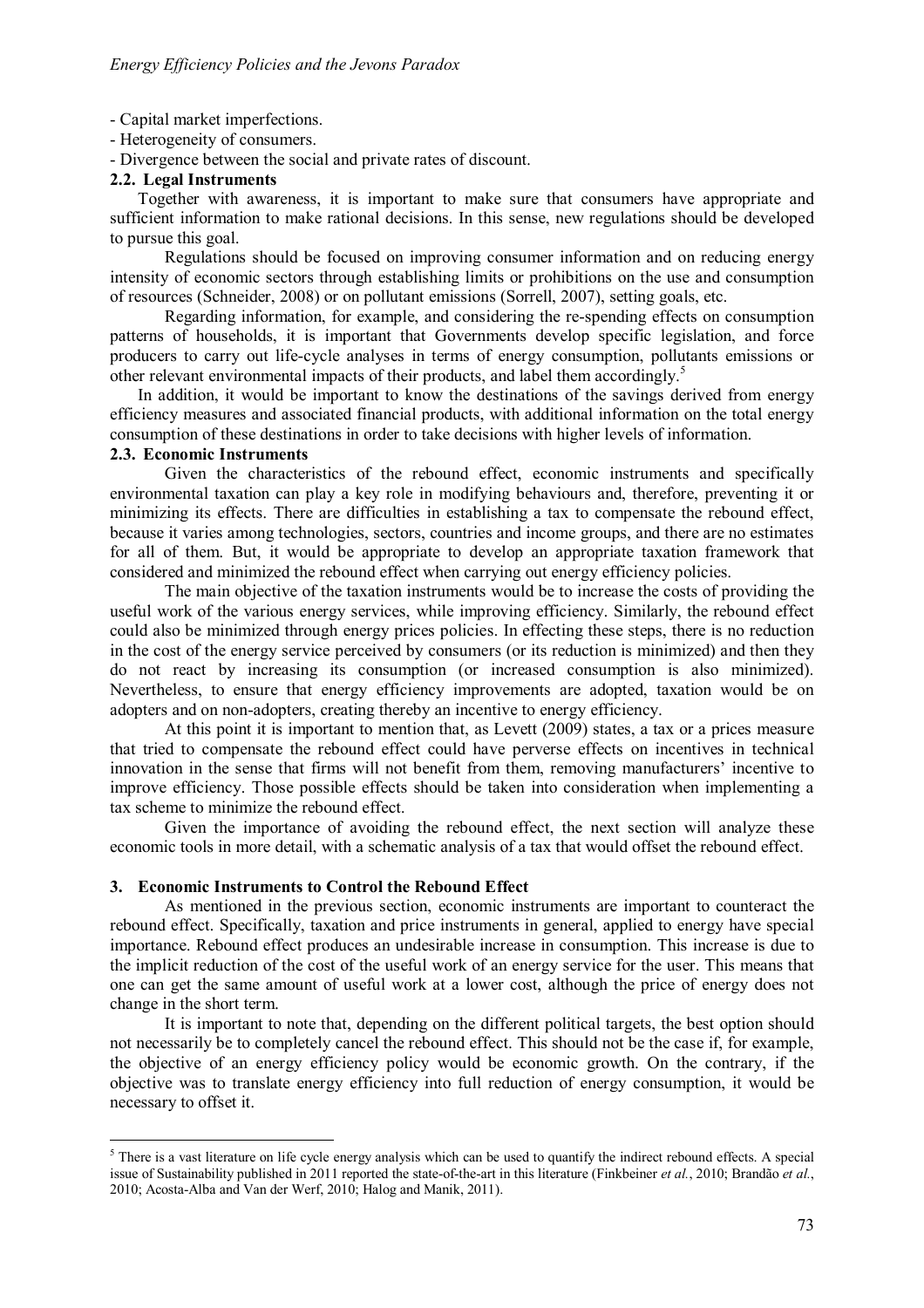#### **3.1. Taxation Considerations to Address Direct Rebound Effect**

A taxation that fully counteracted the direct rebound effect would be one that compensated for the reduction of cost due to the improvement of the energy efficiency. That is, a taxation that would keep constant the generalized cost of providing useful work.

In formal terms and in terms of Dimitropoulos and Sorrell (2006), developments on the methodological and theoretical aspects of the rebound effect, the price of the energy service  $P<sub>S</sub>$  is equal to the price of energy  $P_E$  in relation to energy efficiency  $\mathcal{E}$ :<sup>6</sup>

$$
P_{\rm s} = P_{\rm E} / \varepsilon \tag{2}
$$

In this case, taxation should compensate the increase of efficiency ( $\epsilon'$ ), i.e., increasing the price of the energy service. Therefore, being *t* the tax, after the efficiency improvement, it should get:

$$
P_s = (P_E + t)/\varepsilon'
$$
  
\n
$$
\varepsilon' \ge \varepsilon
$$
\n(3)

Moreover, the generalized cost of useful work, which theoretically would be relevant to the decision of a rational consumer, can be defined as the sum of several components (Dimitropoulos and Sorrell, 2006):

$$
P_G = P_S + P_K + P_M + P_T, \tag{4}
$$

where  $P_G$  is the generalized cost of useful work,  $P_K$  are the annualized capital costs,  $P_M$  are the operating and maintenance costs, and  $P_k$  are the costs in terms of time;  $P_G$  includes all the costs of providing the energy service.

Although the other components remain constant, the energy efficiency improvement produces a reduction of the cost of the energy service and, therefore, of the generalized cost of useful work. This is the cost at which individuals would increase the energy consumption of the service itself and/or their available income would be increased. From equation (3):

$$
t = \frac{P_E}{\varepsilon} \varepsilon' - P_E \tag{5}
$$

From equation (3), the next expression can be obtained:

 $\overline{a}$ 

$$
t = \left(\frac{\varepsilon'}{\varepsilon} - 1\right) P_E \tag{6}
$$

After an increase of the efficiency, the tax would increase according to the proportion represented by the new energy efficiency compared to the previous one. The developed taxation would fully offset the direct rebound effect, leading to a maximum effectiveness of the energy efficiency improvements. This would mean a reduction in energy consumption and, therefore, a reduction in resource consumption and in emissions of greenhouse gases.

It is also important to bear in mind that this tax has a different nature and could differ, being higher or lower, from an optimal Pigouvian tax (Pigou, 1920), defined from the externalities caused by energy consumption. In relation to Levett (2009) and concerns on possible perverse effects of a possible tax to address rebound effect, the proposed tax affects the cost of energy and, therefore, its effect on less energy-efficient activities will be more significant than that on the most efficient ones, reinforcing incentives towards technical innovation.

## **3.2. Taxation Considerations in Addressing the Indirect Rebound Effect**

As demonstrated above, the taxation reasoning for the direct rebound effects only considers the perspective of the final consumers (households). Even without considering economy-wide rebound effects, it is necessary to consider a broader view and to analyze indirect effects.

Using a model to capture the re-spending effects that generates the indirect rebound effect (Freire-González, 2011), the new budget balance can be expressed as:

$$
\sum_{i=1}^{n} (x_i p_i) = y - (x_E p_E) - s,
$$
\n(7)

<sup>6</sup> Energy efficiency here is measured in terms of the thermodynamic efficiency of a system providing an energy service. Several measures can be, therefore, used. In the mathematical expression it is a dimensionless measure.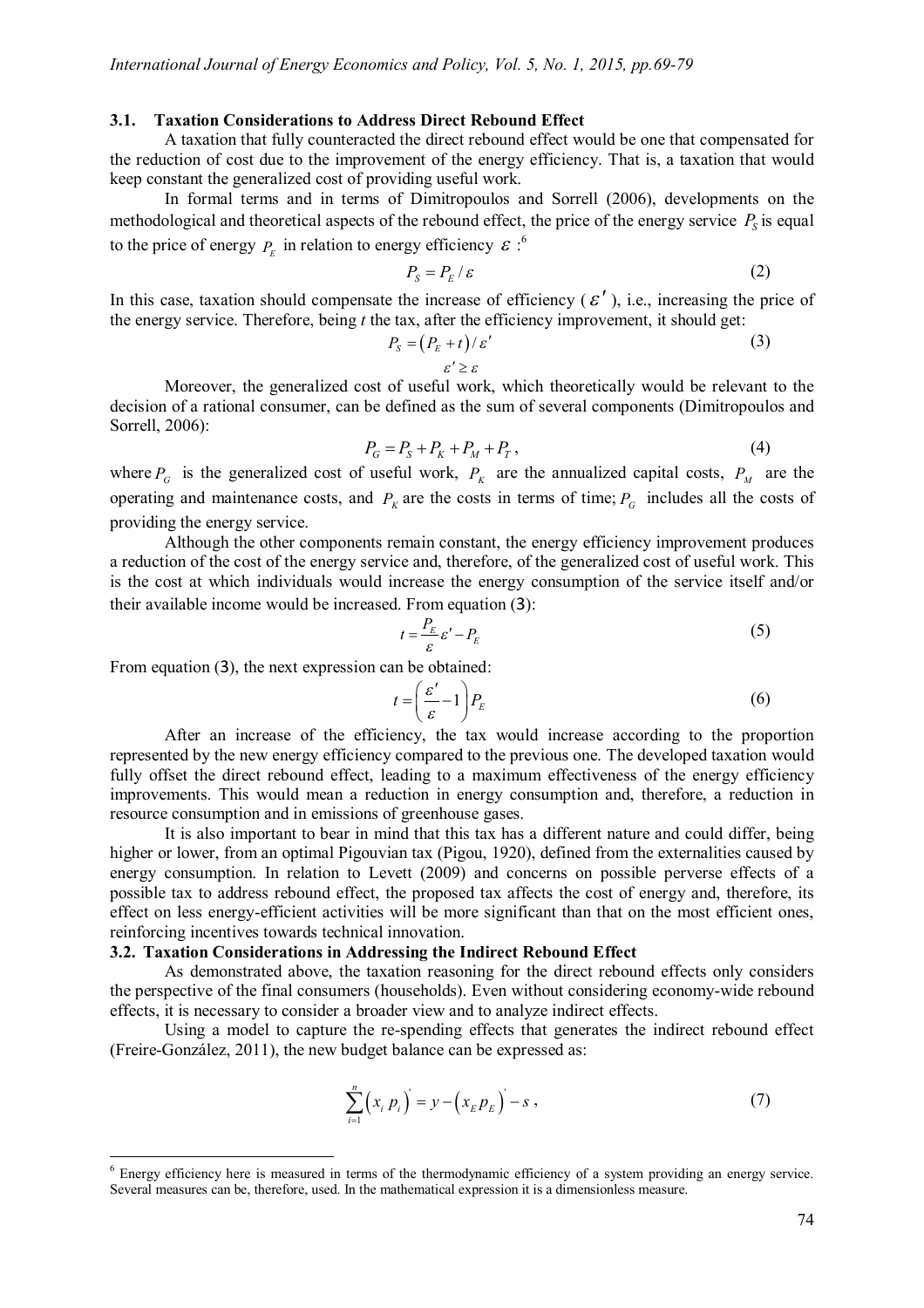where  $x_i$  is the amount of the good *i*,  $p_i$  is the price of the good *i*,  $x_E$  is the amount of energy and  $P_E$ is the price of energy. The purpose of taxation is that monetary energy spending after the energy efficiency improvement remains the same as before the improvement, decreasing the amount of energy consumed. Therefore:

$$
\left(x_E p_E\right) = x_E \left(p_E + t\right) \tag{8}
$$

Introducing this tax in the price of energy, expression (7) would be like:

$$
\sum_{i=1}^{n} (x_i p_i) = y - x_E (p_E + t) - s
$$
\n(9)

This way, the re-spending effect in households would not occur, as the reduction in spending that households make on the energy sector would be offset by an energy tax, which would maintain consumption patterns and, therefore, would not produce indirect effects. However, there would be an additional re-spending effect from the public expenditure that would occur due to the revenue raised by the tax.

## **3.3. The Re-Spending Effect of Public Spending**

As shown, an energy tax could be a useful tool to offset the reduction of the cost of the energy services derived from energy efficiency improvements and, therefore, to avoid possible re-spending effects. This is one source of indirect rebound effects; the other source would be the indirect energy consumption in the life-cycle of capital needed to improve the efficiency (Sorrell, 2007).

However, one key aspect would be the way in which revenues obtained from the tax are spent, since this would have several macroeconomic effects. It could cause distortions in the economy, an income transfer from households to the public sector and an additional re-spending effect produced by the destination of the public expenditure.

This new public sector spending (or savings), will generate, just as it would happen in households, a re-spending effect that would lead to an indirect rebound effect. This confirms the impossibility to completely remove the static direct and indirect rebound effect. Even, if there were perfect information and a tax revenue intentionally and completely spent in the sector with a lower drag coefficient in an input-output framework, there would be some rebound effect.

Notwithstanding, a correctly defined tax could minimize it. A possibility would be to conceive it as earmarked, and revenues should be used to subsidize those households with the best environmental practices, in terms of sustainable consumption or those industries (or companies) in sectors with low drag coefficients in terms of energy consumption. Earmarked green taxes tend to benefit from broader public acceptance, and this increases their political viability (European Environment Agency, 2005).

One dynamic and revenue neutral instrument that could be used in this context to encourage the productive sectors to reduce their energy intensity is a feebate<sup>7</sup> scheme (Davis *et al.*, 1997, Puig-Ventosa, 2004). Feebate systems aim at fostering those activities, practices or products that are deemed more environmentally friendly at the expense of others that are less environmentally friendly. They do so by means of a simultaneous use of both fees and rebates. In this case the less energy efficient activities or services compared to the average would be charged a fee and the collected amount would be transferred to the most ecological services in the form of rebates. These systems could generate a continuous incentive to improve the energy intensities in purchasing intermediate goods and services. Energy policymakers should be careful when implementing such a measure as it could cause distortions in the economy such as changes in prices. It also could impact different income levels unequally, and potentially increase other environmental impacts. Furthermore, it affects the type of energy used, or has perverse incentives to innovation, etc. Despite the theoretical suitability of the tax in terms of reducing the rebound effect and the energy consumption globally, one of the main problems is that it could present redistributional issues, as it may imply a transfer of income from households to firms. To prevent this issue, such a measure could be accompanied by changes in direct taxation of households and firms.

 $\overline{a}$ 

<sup>&</sup>lt;sup>7</sup> Combination of fee and rebate.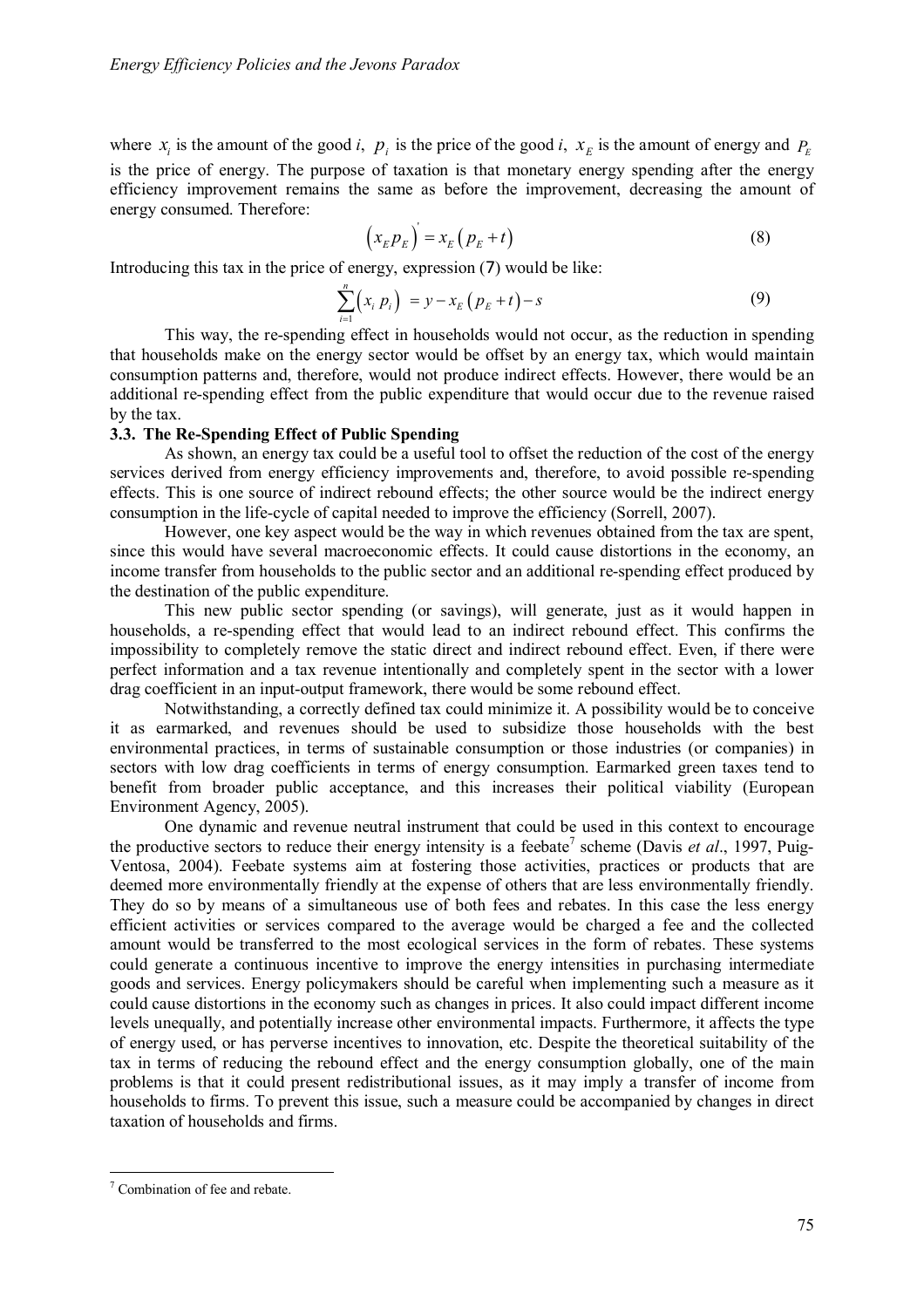These and other factors should be considered in depth before implementing such a measure. Ex-ante and ex-post impact analysis techniques should be used in considering the most suitable policy options in different scenarios.

Regarding implementation feasibility, there are difficulties in terms of information concerning the magnitude of the direct rebound in different energy services, areas, income groups or over time. Therefore, it is difficult to design a tax that effectively counteracts the reduction of the cost of energy due to energy efficiency improvements in a particular area. However, it would be feasible to complement the energy efficiency programs for specific energy services with taxation considerations. Levett (2009) considers that the ideal taxes or energy prices to neutralize energy efficiency rebound effects are unrealistic, but high and rising energy prices will strengthen those feedbacks that will tend to reduce energy use, and weaken those feedbacks that will tend to increase it.

#### **4. Conclusions**

A thorough revision of energy policies aimed at reducing consumption of resources and tackle global warming is necessary. As stated in the literature, policies to improve energy efficiency are less effective than expected, because of the rebound effect. To be effective, policies must be accompanied by other measures such as an effective communication and awareness of the citizens, regulatory instruments and/or an appropriate taxation. An effective combination of traditional efficiency measures with new policies oriented to tackle the rebound effect would maximize the effectiveness of the policy objective of reducing energy consumption.

A tax to minimize the rebound effect would indirectly increase the cost of the energy service through an increase of the energy price, hence the reduction of the cost from the improvement in the energy efficiency would be offset by this energy price increase. This ensures that the demand of the service does not increase and thus, direct energy consumption would be reduced as much as it was expected to. Despite the difficulties of establishing a proper taxation, the use of these instruments could compensate for the rebound effect and make energy efficiency measures more effective.

A taxation policy aimed at tackling the rebound effect in households, for example an indirect tax to compensate for the reduction of the cost of energy service due to efficiency improvements in households, in addition to the appropriate spending policy, should be accompanied by an industrial policy to foster the productive sectors to reduce their direct and indirect energy consumption.

An appropriate combination of various instruments could minimize indirect rebound effects in households, because avoiding the monetary savings in households prevents the increase in consumption patterns due to improved efficiency. It is also necessary to include the rebound effect in the ex-ante and ex-post analysis of energy efficiency policies, and into the models and governmental programs.

This paper suggests the role of energy taxes to minimize the rebound effect. One of the most important aspects that also have been highlighted is the relevance of the re-spending effect of the revenue, which might in turn lead to an increase in energy consumption. Most efforts in the rebound effect research have been oriented to methods and to obtain evidence of its existence and magnitude. Although it is necessary to continue to advance in this direction, the lack of research in relation to policies to address it, suggests a whole new area of possible research with strong practical implications.

### **References**

Acosta-Alba, I., Van der Werf, H.M.G. (2011), *The Use of Reference Values in Indicator-Based Methods for the Environmental Assessment of Agricultural Systems.* Sustainability 3(2), 424- 442.

Alfredsson, E. C. (2004), *'Green' consumption - no solution for climate change.* Energy 29, 513-24.

- Allan, G., Hanley, N., McGregor, P. G., Kim Swales, J., Turner, K. (2006), *The macroeconomic rebound effect and the UK economy*. Final report to the Department Of Environment Food and Rural Affairs, Department Economics, University of Strathclyde.
- Barker, T., Ekins, P., Foxon, T. (2007), *Macroeconomic effects of efficiency policies for energy* intensive industries: the case of the UK Climate Change Agreements, 2000-2010. Energy Economics 29(5), 760-78.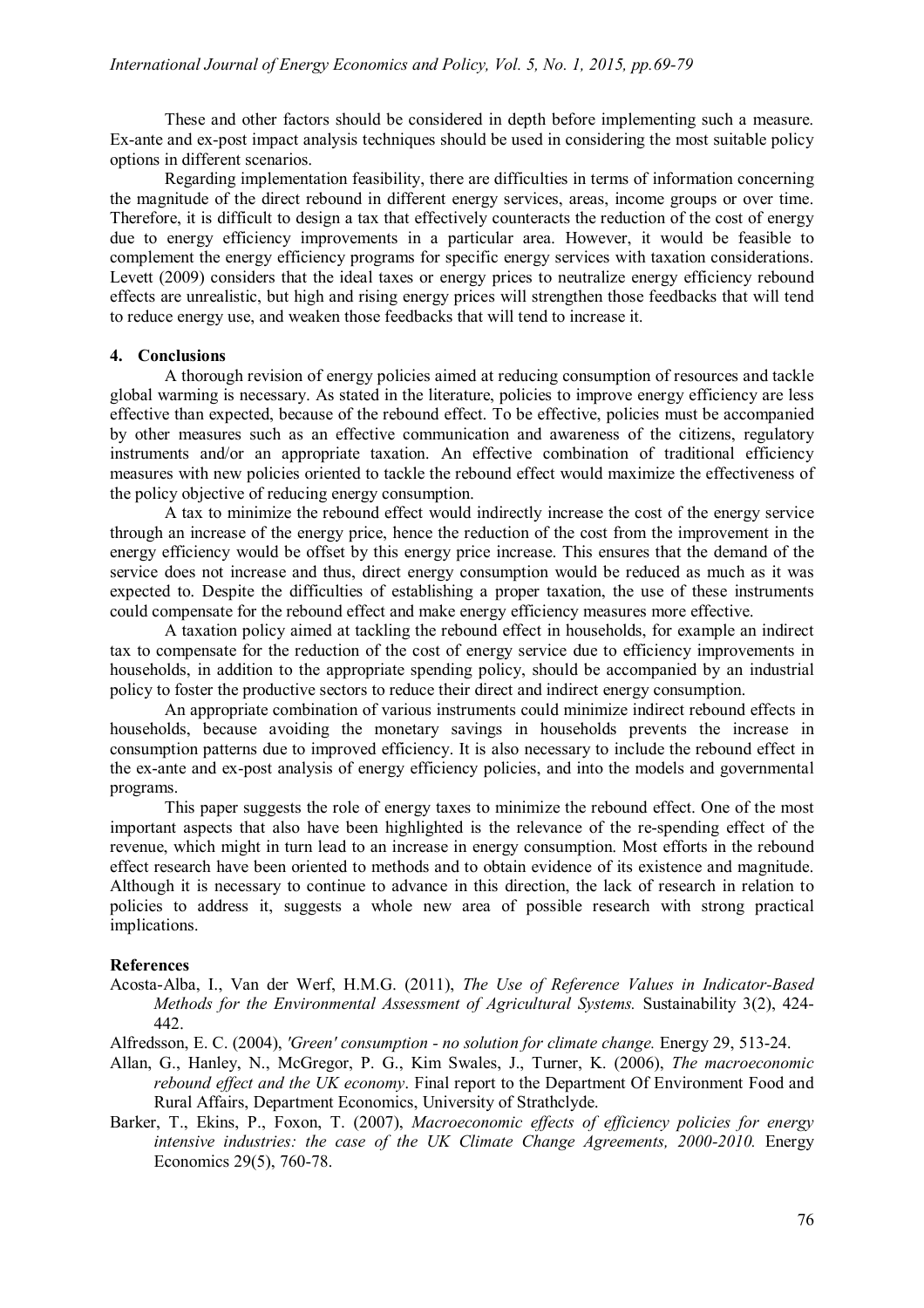- Brandão, M., Clift, R., Milà i Canals, Ll., Basson. L. (2010), *A Life-Cycle Approach to Characterising Environmental and Economic Impacts of Multifunctional Land-Use Systems: An Integrated Assessment in the UK."* Sustainability 2(12), 3747-3776.
- Brookes, L. G. (1978), *Energy policy, the energy price fallacy and the role of nuclear energy in the U.K.* Energy Policy 6, 94–106.
- Carlsson-Kanyama, A., Engstrom, R., Kok, R. (2005), *Indirect and direct energy requirements of city households in Sweden.* Journal of Industrial Ecology 9(1-2), 221–236.
- Chapman, P. (1974). *Energy costs: a review of methods*. Energy Policy 2(2), 91–103.
- Cohen, C., Lenzen, M., Schaeffer, R. (2005). *Energy requirements of households in Brazil*. Energy Policy 33, 555–562.
- Darby, S. (2006). *The effectiveness of feedback on energy consumption. A Review of Defra of the literature on metering, billing and direct displays*. University of Oxford.
- Davis, W.B., Levine, M.D. Train, K.E. (1997), *Fees and rebates on new vehicles: impacts on fuel efficiency, carbon dioxide emissions, and consumer surplus*. Transportation Research E (Logistics and Transportation Review) 33(1), 1–13.
- DECC (2010), *Valuation of energy use and greenhouse gas emissions for appraisal and evaluation*. Department of Energy and Climate Change. UK Government.
- DEFRA (2007), *Consultation document: energy, cost and carbon savings for the draft EEC 2008 - 11 illustrative mix*, Department of Environment, Food and Rural Affairs, London.
- Dimitropoulos, J. (2007), *Energy productivity improvements and the rebound effect: An overview of the state of knowledge*. Energy Policy 35(12), 6354-6363.
- Dimitropoulos, J. (2009), *Energy Consumption, Behaviour Change and the Rebound Effect. Behaviour change for a more sustainable London*. London Sustainability Exchange. September 10, 2009.
- Dimitropoulos, J., Sorrell, S. (2006). *The Rebound effect: Microeconomic Definitions, Extensions and Limitations*. Proceedings of the 29th IAEE International Conference, Potsdam, Germany.
- Druckman, A., Chitnis, M., Sorrell, S., Jackson, T. (2010). *An investigation into the rebound and backfire effects from abatement actions by UK households*. Working Paper Series 05-10, University of Surrey.
- Dufournaud, C.M., Quinn, J.T., Harrington, J.J. (1994), *An applied general equilibrium (AGE) analysis of a policy designed to reduce the household consumption of wood in the Sudan*. Resource and Energy Economics 16, 69-90.
- EEA (2010). *The European environment - state and outlook 2010: consumption and the environment*. European Environment Agency, Copenhagen, November 2010.
- Ehrhardt-Martinez, K., "Skip" Laitner, J.A. (2008). *The Size of the U.S. Energy Efficiency Market: Generating a More Complete Picture.* Washington, DC: American Council for a More Energy-Efficient Economy.
- Ehrhardt-Martinez, K., "Skip" Laitner , J.A. (2010), *Rebound, Technology and People: Mitigating the Rebound Effect with Energy-Resource Management and People-Centered Initiatives*. 2010 ACEEE Summer Study on Energy Efficiency in Buildings.
- European Environment Agency (2005). Market-based instruments for environmental policy in Europe EEA Technical report No 8/2005.
- Finkbeiner, M., Schau, E.M., Lehmann, A., Traverso, M. (2010), *Towards Life Cycle Sustainability Assessment*. Sustainability 2(10), 3309-3322.
- Freire-González, J. (2010), *Empirical evidence of direct rebound effect in Catalonia*. Energy Policy 38 (5), 2309-2314.
- Freire-González, J. (2011), *Methods to empirically estimate direct and indirect rebound effect of energy-saving technological changes in households*. Ecological Modelling 223 (1), 32-40.
- Glomsrød, S., Taojuan, W. (2005), *Coal cleaning: a viable strategy for reduced carbon emissions and improved environment in China?* Energy Policy 33, 525-542.
- Greening, L. A., Greene, D. L., Difiglio, C. (2000), *Energy efficiency and consumption - the rebound effect - a survey.* Energy Policy, 28, 389–401.
- Halog, A., Manik, Y. (2011), *Advancing Integrated Systems Modelling Framework for Life Cycle Sustainability Assessment*. Sustainability 3(2), 469-499.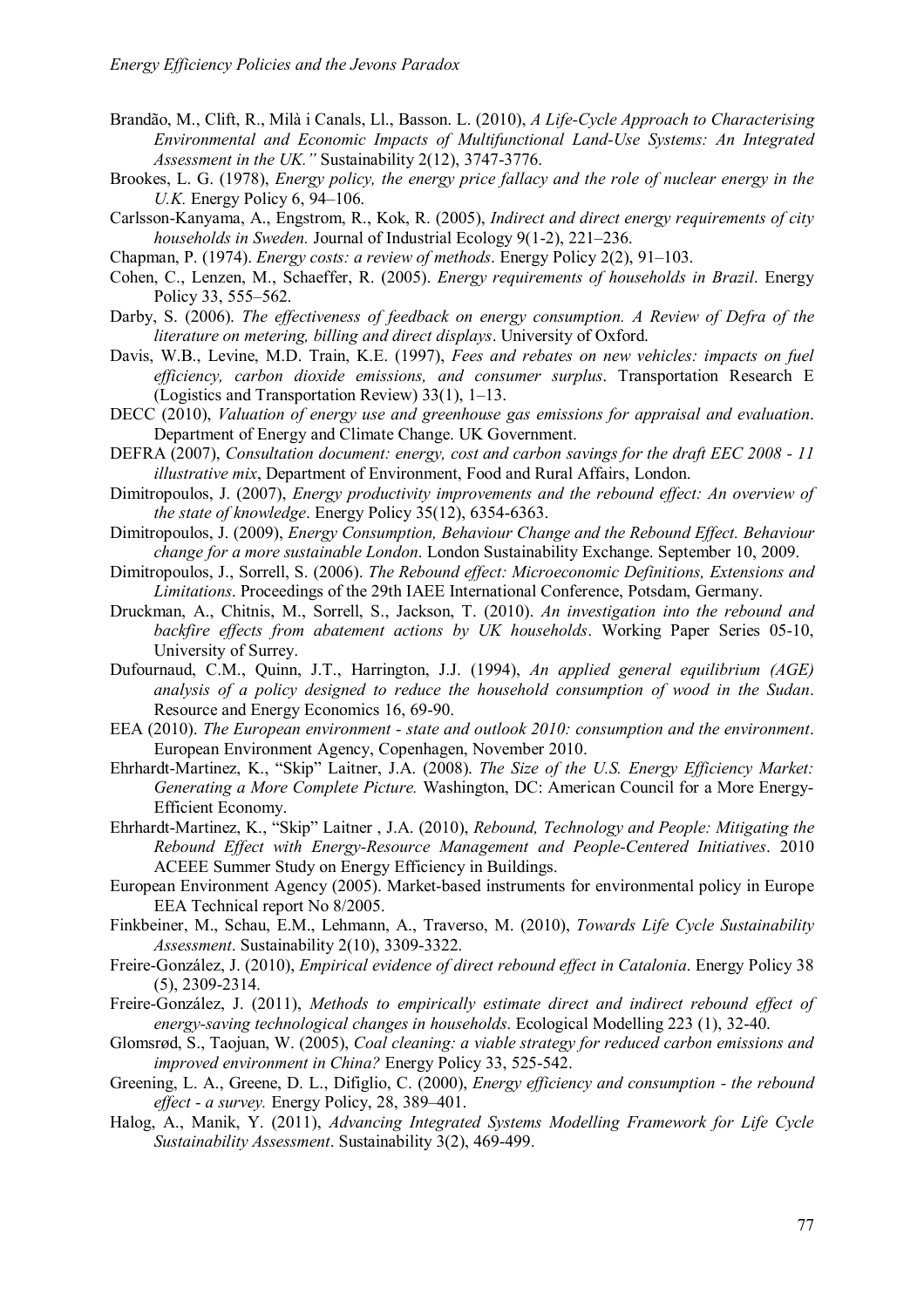- Hanley, N.D., McGregor, P.G., Swales, J.K., Turner, K.R. (2006), *The impact of a stimulus to energy efficiency on the economy and the environment: a regional computable general equilibrium analysis.* Renewable Energy 31, 161-171.
- Herendeen, R., Tanak, J. (1976), *The energy cost of living*. Energy, 1(2), 165–78.
- IDAE (2007). *Plan de Acción 2008-2012 de la Estrategia de Ahorro y Eficiencia Energética en España*. Ministerio de Industria, Turismo y Comercio. Gobierno de España.
- IDAE (2010). *Plan de acción de ahorro y eficiencia energética 2011-2020*. Ministerio de Industria, Turismo y Comercio. Gobierno de España.
- IPCC (2007). *Climate Change 2007*. IPCC Fourth Assessment Report (AR4).
- Jalas, M. (2002), *A time use perspective on the materials intensity of consumption*. Ecological Economics 41(1), 109–123.
- Jevons, W. S. (1865), *The Coal Question*. London: Macmillan and Co.
- Khazzoom, J.D. (1980), *Economic Implications of Mandated Efficiency Standards for Household Appliances.* Energy Journal, 1, 21–39.
- Khazzoom, J.D. (1987), *Energy savings from the adoption of more efficient appliances*. Energy Journal 8(4), 85–89.
- Khazzoom, J.D. (1989), *Energy savings from more efficient appliances: a rejoinder*. Energy Journal 10(1), 157–165.
- Khazzoom, J.D., Miller, S. (1982), *Economic implications of mandated efficiency standards for household appliances: response to Besen and Johnson's comments*. Energy Journal 3(1), 117– 124.
- Kok, R., R. M. J. Benders, Moll, H.C. (2006), *Measuring the environmental load of household consumption using some methods based on input–output energy analysis: A comparison of methods and a discussion of results*. Energy Policy, 34(17), 2744–61.
- Levett, R. (2009), Rebound and Rational Public Policy-Making. In: *Energy Efficiency and Sustainable Consumption: The Rebound Effect*. Herring, H. and Sorrell. S. (eds.). New York: Palgrave Macmillan (St. Martin's Press).
- Linares, P., Labandeira, X. (2010), *Energy efficiency: economics and policy.* Journal of Economic Surveys 24(3), 573–592.
- Lutzenhiser, L. (2009). *Behavioral Assumptions Underlying California Residential Sector Energy Efficiency Programs*. Prepared to: CIEE Behavior and Energy Program. Oakland, CA: CIEE.
- Maxwell, D., Owen, P., McAndrew. L, Muehmel, K. Neubauer, A. (2011), *Addressing the Rebound Effect*. European Commission DG Environment.
- Meier, A. (2009). *How one city cut its electricity use over 30% in six weeks.* Proceedings of the European Council for an Energy-Efficient Economy Summer Study.
- Odum, W. (1982), *Environmental degradation and the tyranny of small decisions*. BioScience 32(9), 728-729.
- Organisation for Economic Co-operation and Development (OECD) (2005). *The Use of Multiple Policy Instruments for Environmental Protection: An Economic Perspective*. ENV/EPOC/WPNEP (2005) 5.
- Ouyang J, Long, E., Hokao, K. (2010), *Rebound effect in Chinese household energy efficiency and solution for mitigating it*. Energy, 35(12), 5269-5276.
- Pigou, A. C. (1920), *The economics of welfare*. Macmillan, London.
- Schneider, F. (2008), *Macroscopic rebound effects as argument for economic de growth, Ecological Sustainability and Social Equity*. Paris.
- Puig-Ventosa, I. (2004), *Potential use of feebate systems to foster environmentally sound urban waste management.* International Journal of Integrated Waste Management 24, 3-7.
- Semboja, H.H.H. (1994), *The effects of an increase in energy efficiency on the Kenyan economy.*  Energy Policy*,* 1994, 217-225.
- Sen, A.K. (1967), *Isolation, Assurance, and the Social Rate of Discount*. Quarterly Journal of Economics 81, 112-124.
- Sorrell, S. (2007), *The rebound effect: an assessment of the evidence for economy-wide energy savings from improved energy efficiency*. UK Energy Research Centre. October, 2007.
- Takase, K.Y., Kondo, K. Washizu, A. (2005), *An analysis of sustainable consumption by the waste input–output model*. Journal of Industrial Ecology 9(1-2), 201–219.